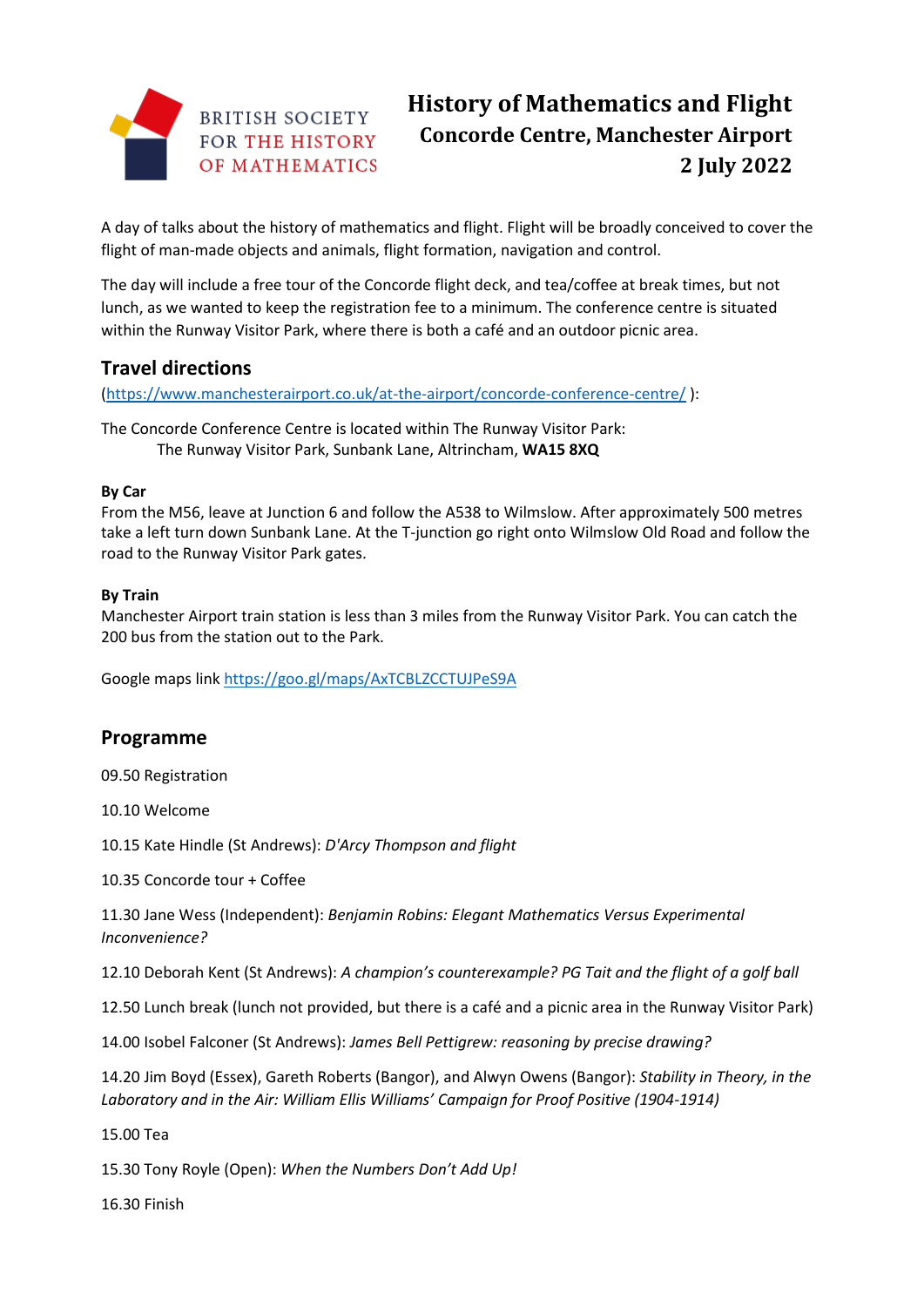## **Abstracts**

#### **Kate Hindle (St Andrews):** *D'Arcy Thompson and flight*

D'Arcy Thompson (1860 - 1948) is most remembered for his influential book *On Growth and Form* (1917), which looked to maths to explain why biological creatures take the shapes that they take. In January 1917, a few months before this book was released, Thompson had a letter to the editor published in *Nature* titled "Stability in Flight"*.* A month later Herbert Maxwell (1845 - 1937) - a baronet, politician, and fellow of several learned societies - published a letter in *Nature* as a criticism of Thompson's work. Thompson reacted to this criticism with a defensive response letter, showing that he was affected by it. This exchange also highlights how Thompson conceptualised advancements in maths as a guiding light for biology, showing how his views on flight coincide with his other biomathematical work.

#### **Jane Wess (Independent):** *Benjamin Robins: Elegant Mathematics Versus Experimental Inconvenience?*

While academically a constituent of fluid mechanics, practically ballistics was an important area of knowledge for nation states in the eighteenth century. William Mountaine, a mathematics teacher, wrote in 1781 wrote; 'it is not possible in the nature of things for any one kingdom to continue long in a state of peace, the art of gunnery has from time to time engaged the attention of the most eminent mathematicians.' However, the essential nature of the knowledge of the flight of cannon balls did not result in an efficacious mathematical description for a remarkable length of time. Whereas both Huygens and Newton had acknowledged the role of air resistance, textbooks continued to discuss parabolas following Galileo, Torricelli, Halley, and Cotes until the end of the 18<sup>th</sup> century. The obvious question is 'why?'

There may be several factors at play, including the status of Robins, who challenged the status quo, but it will be argued that beautiful and simple mathematics can be beguiling. As for the case of epicycloidal teeth in gearing, it seems many of those who advocated a mathematical approach were not completely au fait with the most advanced thinking on the topic, in this case by Huygens, Newton, and of course later and most effectively, by Euler.

#### **Deborah Kent (St Andrews):** *A champion's counterexample? PG Tait and the flight of a golf ball*

Nineteenth-century mathematician and physicist Peter Guthrie Tait (1831-1901) is well known for the *Treatise on Natural* Philosophy, which he co-wrote with William Thomson (later Lord Kelvin), and collaborations with James Clerk Maxwell. Less familiar are his aerodynamical studies from the 1890s, which resulted in over a dozen papers on the path of a rotating spherical projectile. Tait's culminating work on the trajectory of golf balls was experimentally tested in St Andrews with the help of his son, celebrated amateur golfer Freddie Tait.

#### **Isobel Falconer (St Andrews):** *James Bell Pettigrew: reasoning by precise drawing?*

James Bell Pettigrew (1832-1908) was a comparative anatomist, physiologist and pioneering aerobiologist. He occupied positions at the Hunterian Museum, London, the Royal College of Surgeons of Edinburgh, and the Edinburgh Royal Infirmary before becoming Chandos Professor of Medicine and Anatomy at the University of St Andrews in 1875. His interest in the flight of birds and insects had begun in the mid 1860s, and by the end of the decade he was experimenting also with artificial flight.